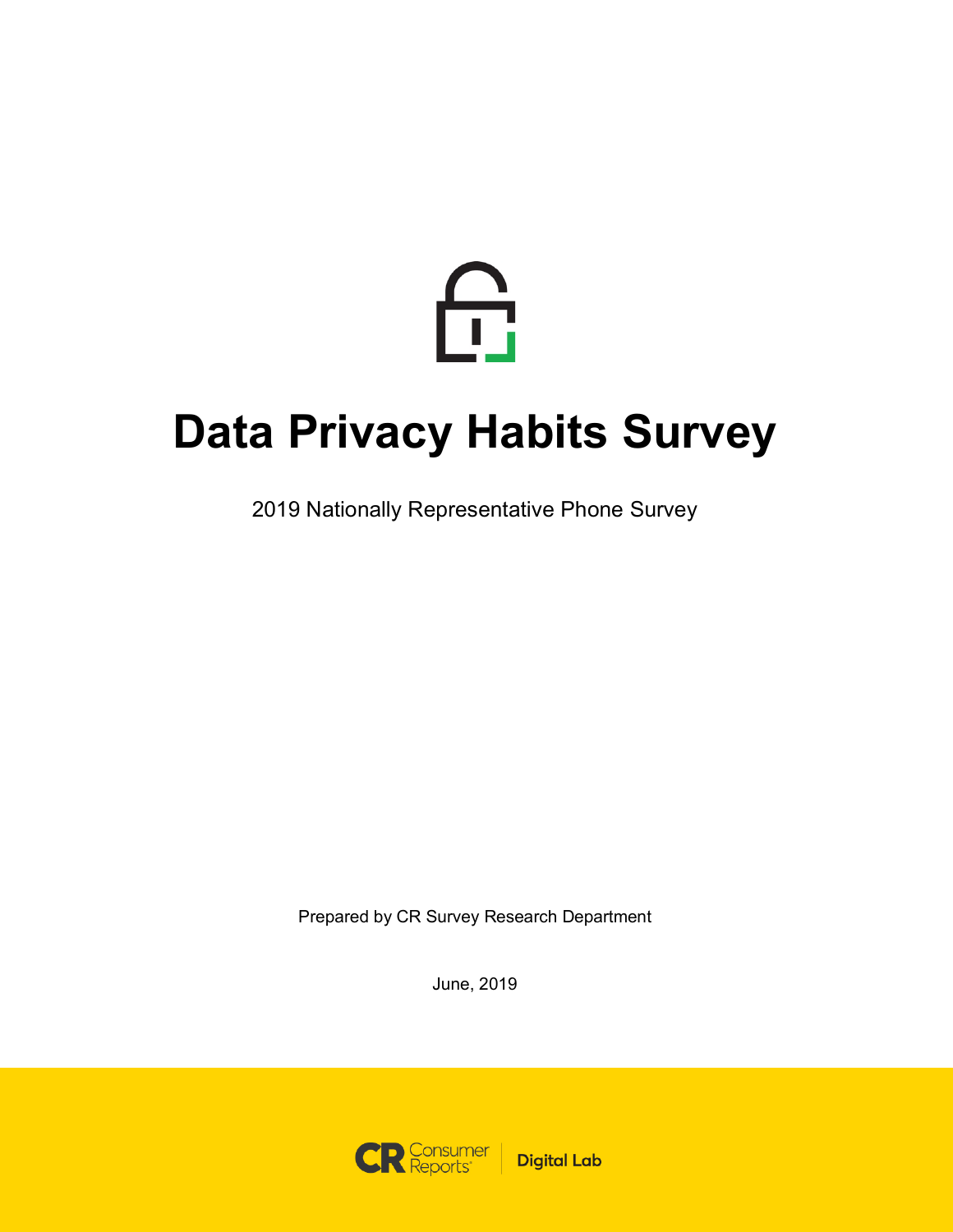# INTRODUCTION

In May 2019, Consumer Reports conducted a nationally representative phone survey of 1,006 American adults through SSRS. The purpose of this survey was to assess Americans' data privacy habits.

# **HIGHLIGHTS**

## Password Practices

- The majority of Americans (72%) have e-mail accounts. Sixty-five percent have at least one other online account (65%). About three in five say they have a Facebook account.
- The majority of Americans with online accounts (59%) say they use different passwords for all their accounts. However, 13% use the same password for all their accounts.
- Similarly, more than half of Americans (57%) say they never use the same password they use for their e-mail account on any other accounts. On the other hand, about one in ten says they always use their e-mail password for other accounts.
- When asked about their use of two-factor authentication, 39% of Americans who had at least one e-mail or other online account say they do not know what it is, while 29% say they used it only on accounts that require it.

Practicing Data Privacy in Responding to our Survey

- For more general questions, such as "do you have a smartphone" or "do you have an online account other than e-mail," fewer than one percent of respondents refused to answer. This is consistent with responses on other surveys in our experience.
- Refusal rates rose dramatically for information that could be perceived as harmful to reveal. For instance, 6% of respondents refused to answer questions on whether they used the same password for multiple online accounts, whether they used their e-mail password for any other accounts, and how they used or did not use twofactor authentication. This may suggest some Americans are privacy-minded even when responding to surveys.

Signing in through Other Accounts

- About half of Americans who have the accounts in question say that, if given the option, they never use their Facebook (51%) or Google (46%) login to sign on to other accounts.
- Responses were similar for Facebook and Google across the board. Only six percent say they always use the (Facebook or Google) account's login to sign on to other accounts for either type of account, and about two in five (41% for Facebook, 45% for Google) say they "sometimes" do.

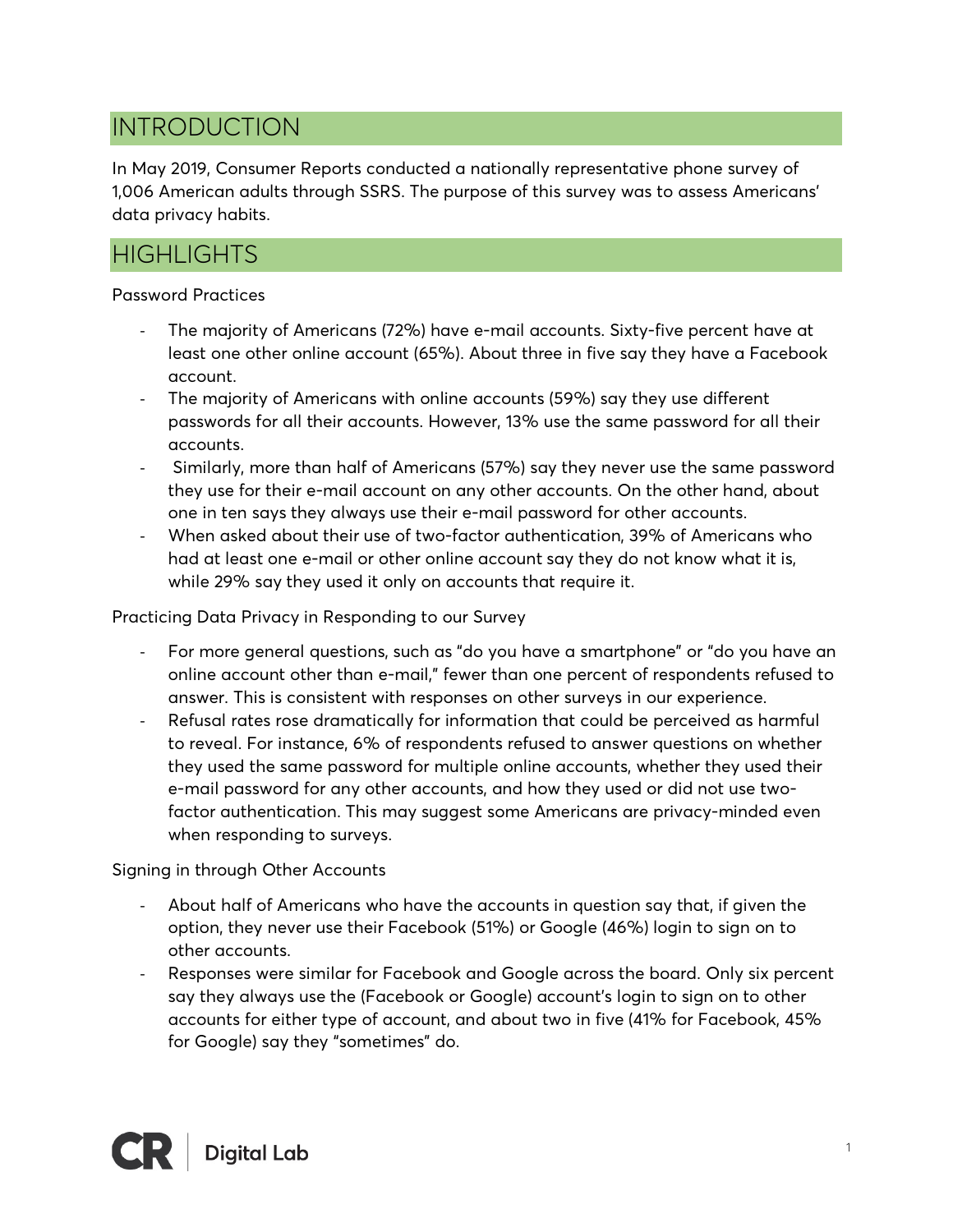## Phone Security

- Three-quarters of Americans own a smartphone.
- Forty-three percent of Americans with smartphones believe that their phone is recording what they say even when they do not ask it to. Nearly half believe it does not.
- More than half of Americans who own smartphones (54%) allow apps to track their location only when it is necessary for the function of the app: weather or ridesharing apps, for instance. More than a quarter (28%) do not allow any apps to track them, and more than one in ten (11%) allows all apps to track them.

## Smart Speakers

- One in five Americans owns a smart speaker, like Amazon Echo ("Alexa") or Google Home.
- Over one in four (27%) of those who own a smart speaker say they have changed how they talk around the device. More than two-thirds (69%) say they have not.
- For those who have not changed how they talk around their smart speaker, the most common reason (42%) is that they are not concerned about anyone hearing what they say. Thirty-two percent say they are unconcerned because the smart speaker only listens when activated by a command word. Nineteen percent say they use the mute function when discussing anything sensitive or private.

## Router Security

- More than one in five Americans (22%) own a wireless router, as opposed to not having one or renting it from a cable provider.
- Thirty-eight percent of Americans who own a wireless router say they or someone in their household has changed the default password on their router; 31% say they have not; and almost as many (27%) say they are not sure.
- When asked when the firmware on their router was last updated, two-fifths of Americans (40%) said they were unsure. This was the most frequent response.

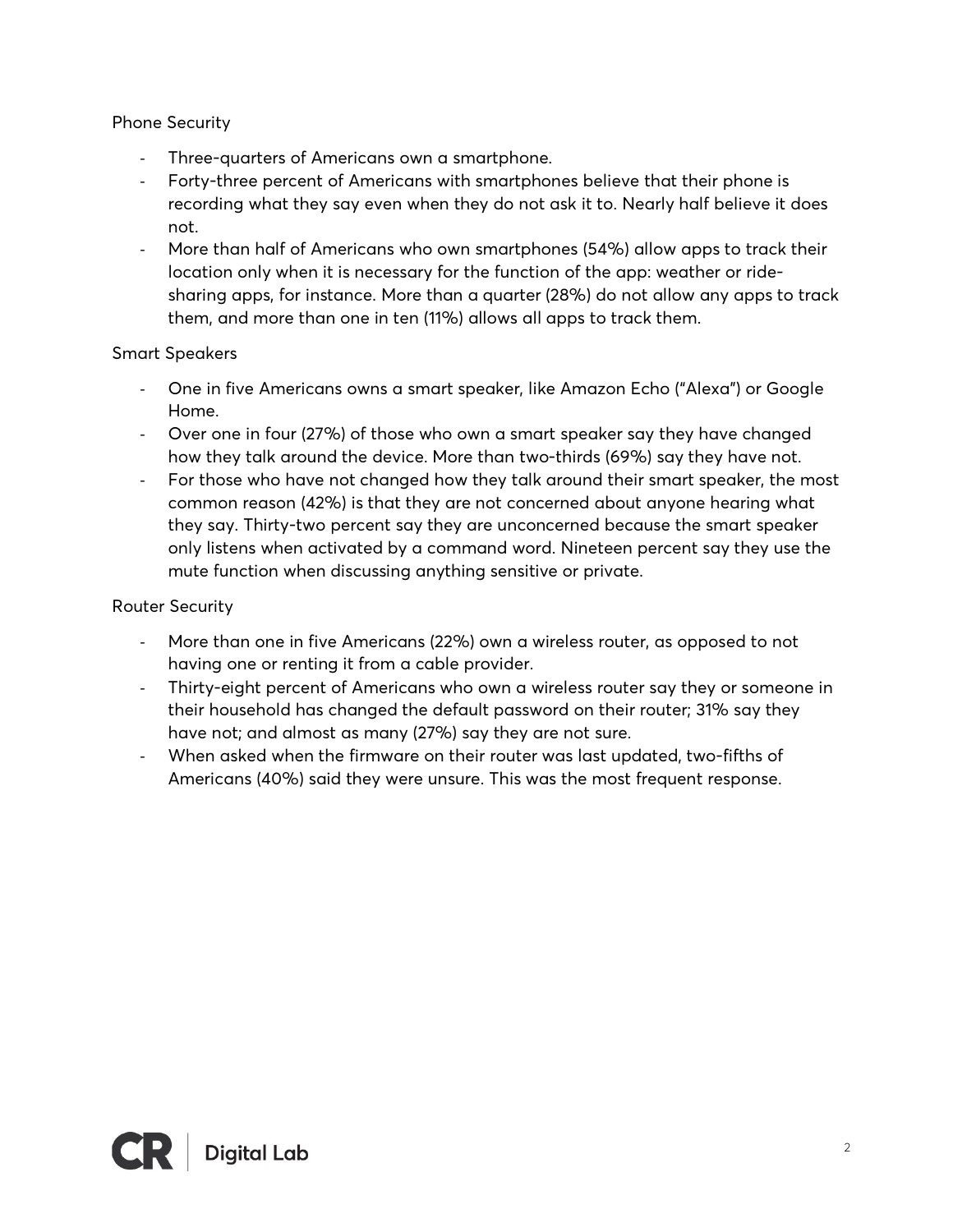# FINDINGS

## Password Practices

The majority of Americans with online accounts (59%) say they use different passwords for all their accounts. However, one in eight (13%) uses the same password for all their accounts. Interestingly, an unusually high percentage of Americans refuse to answer questions about their passwords (6% vs the more typical 0%-1%). This likely reflects a concern about privacy and data security.

| Are your account passwords                             |     |
|--------------------------------------------------------|-----|
|                                                        |     |
| All different                                          | 59% |
| All the same                                           | 13% |
| Same except for accounts<br>with sensitive information | 13% |
| Not all the same, but<br>not based on account type     | 6%  |
| Don't know                                             | 3%  |
| Refused to answer                                      | 6%  |
|                                                        |     |

#### Base: Respondents with at least one online account

How often do you use your e-mail password as the password for another online account?

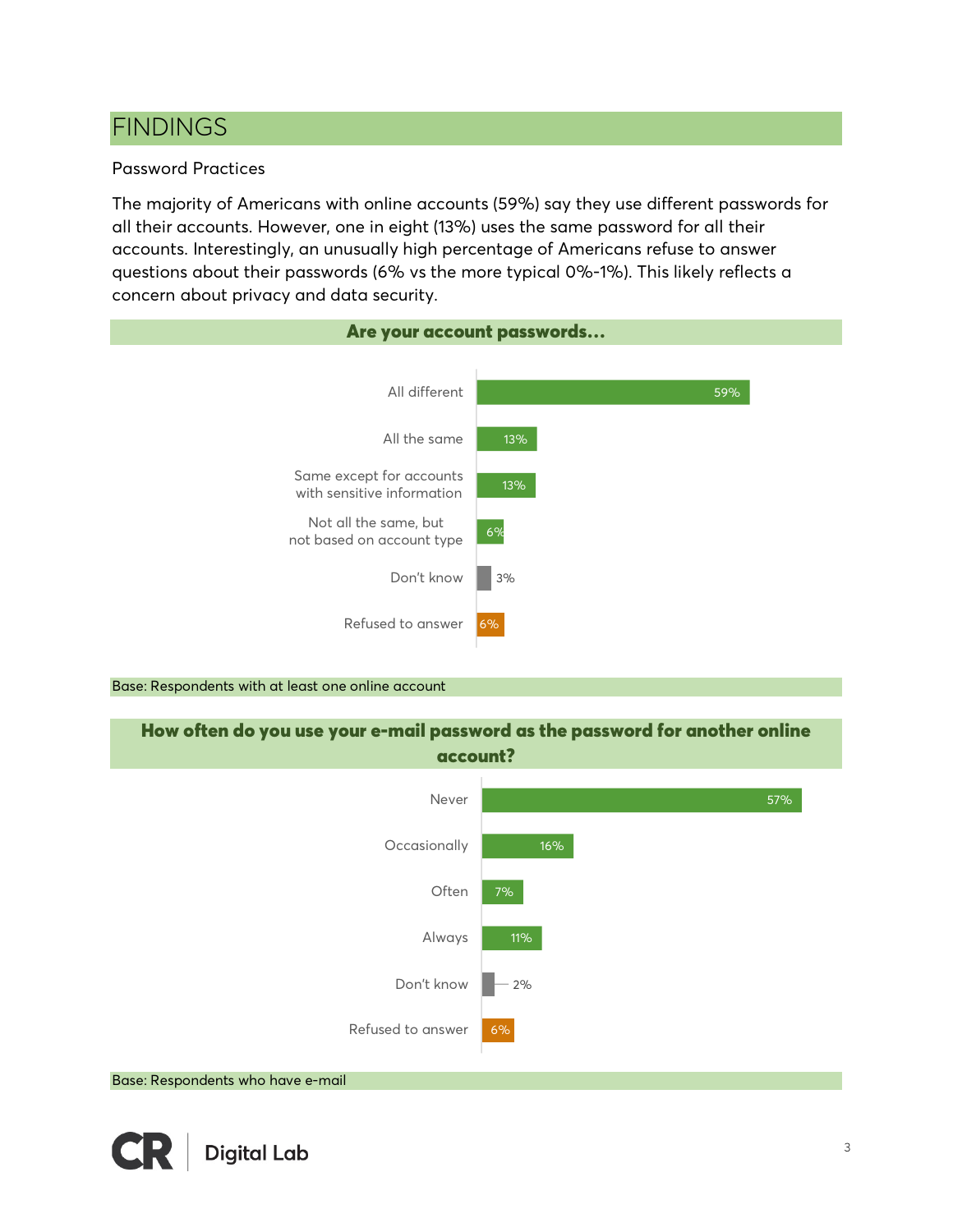We asked Americans who had e-mail and/or other online accounts about their use of twofactor authentication, in which an account holder must answer a phone call or enter a code of some kind in addition to a password to sign in to digital accounts. The most common response (39%) was "I don't know what two-factor authentication is." Over a quarter (29%) of accountholders use two-factor authentication, but only on accounts that require it. In comparison, just over one in ten (11%) say they use two-factor authentication even if it is not required.

## Which best describes your use of two-factor authentication for digital accounts?



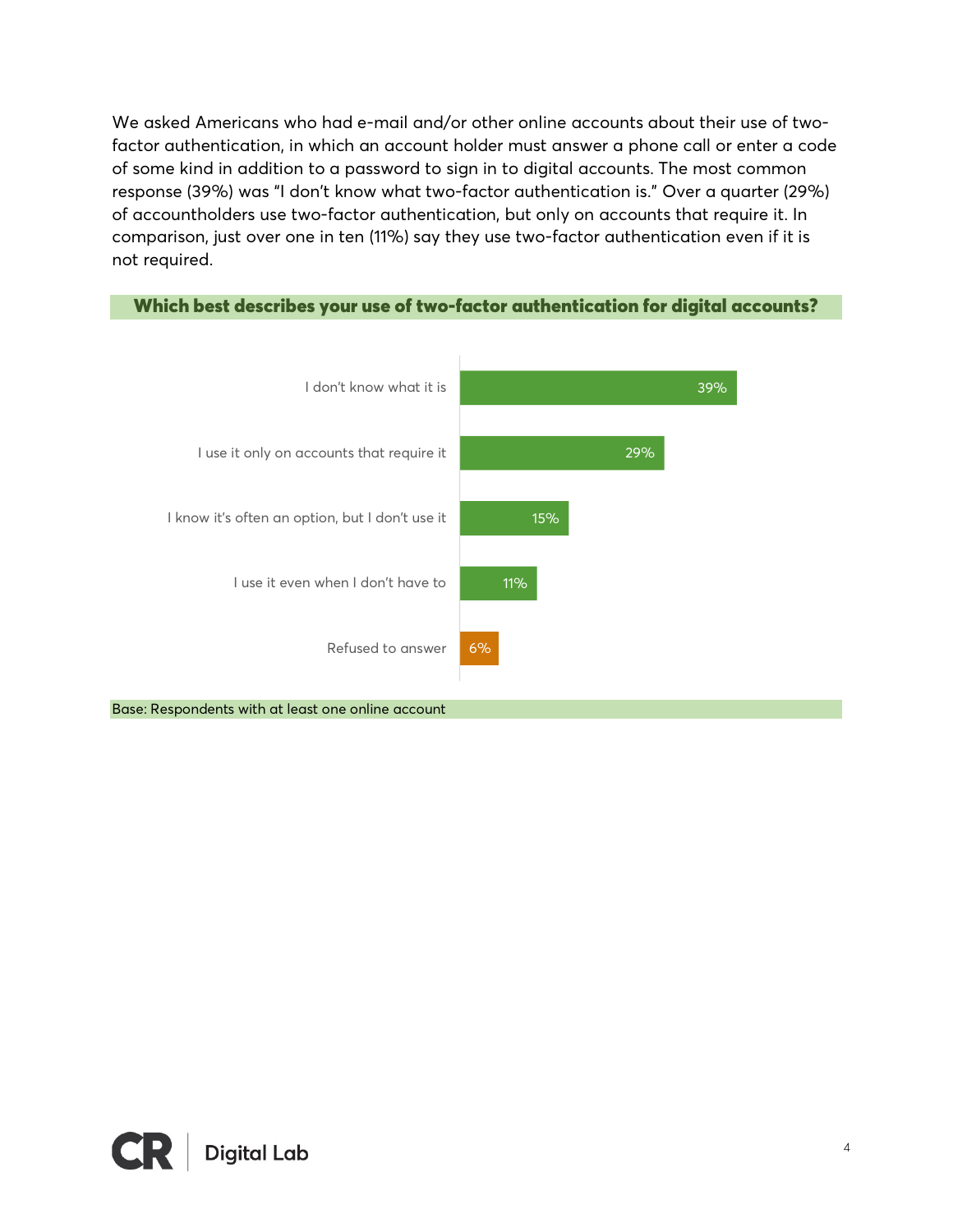## Signing in Through Facebook or Google

Responses are very similar for Facebook and Google third-party login services (using your Facebook account to sign in to Words with Friends, for instance): about half of Americans with the relevant accounts never use them to log on to other sites or services. Two in five say they "sometimes" do, and only 6% say they "always" do.



Base: Respondents who have Facebook (light green); respondents who have a Google/Gmail account (dark green)

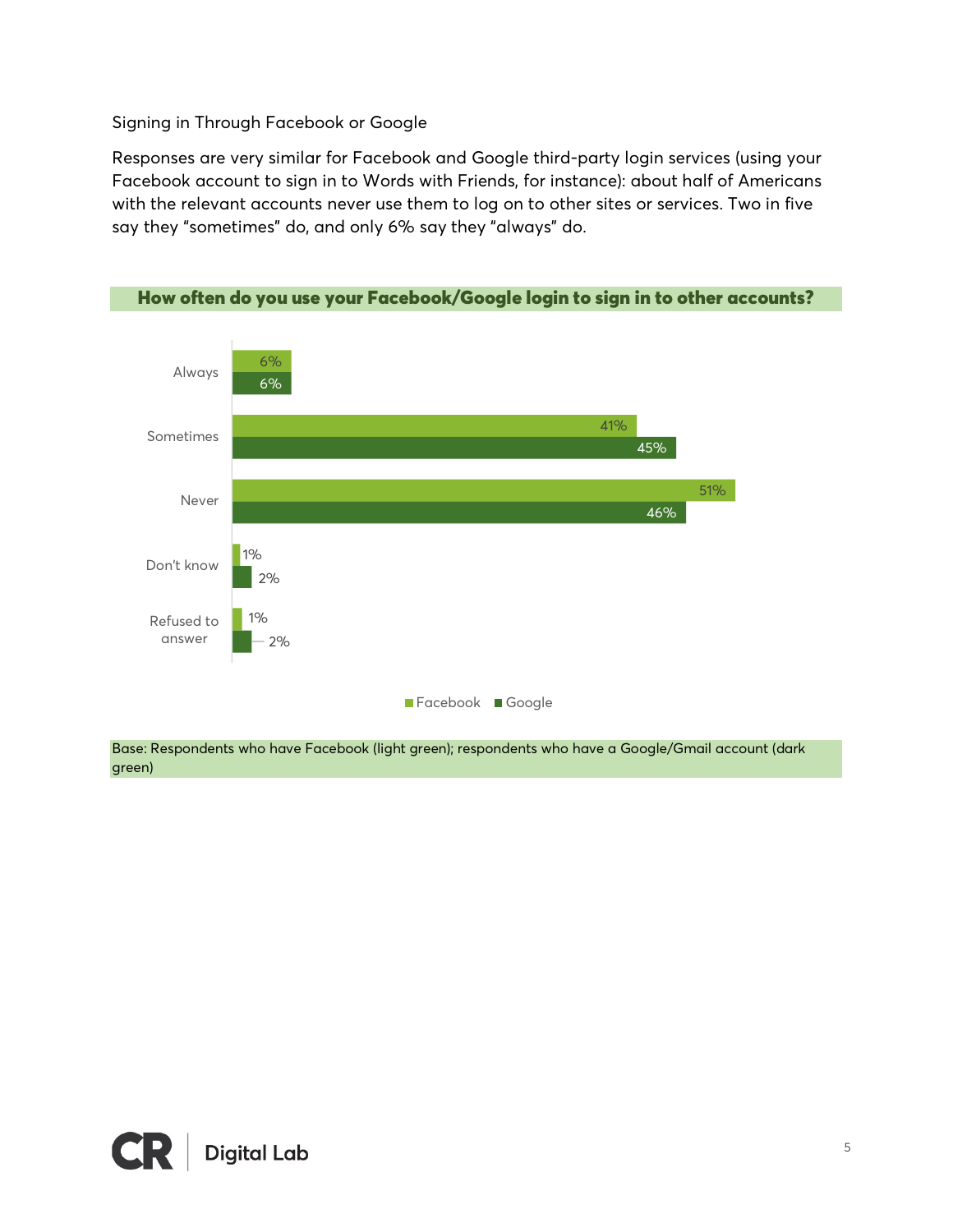## Phone Security

Three-quarters of Americans own a smartphone. Nearly half of them (48%) say they do not believe their phone is recording them without their permission, but almost as many (43%) believe it is.

More than half of Americans who own smartphones allow apps to track their location only when it is necessary for the function of the app: weather or ride-sharing apps, for instance. More than a quarter do not allow any apps to track them, and one in ten allows all apps to track them.



#### Do you allow smartphone apps to access your location data?

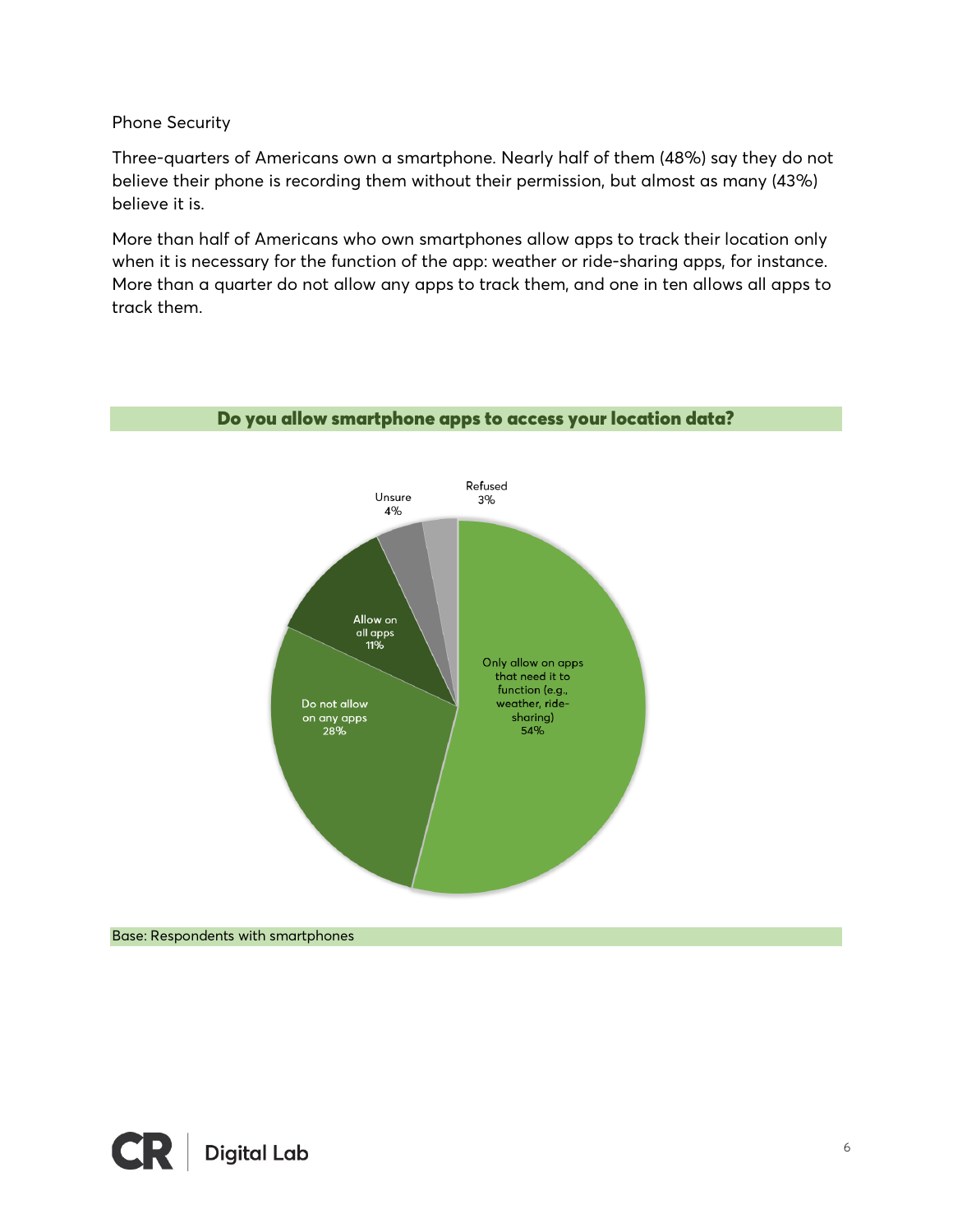## Smart Speakers

One in five Americans owns a smart speaker, like Amazon Echo ("Alexa") or Google Home.

One in four smart speaker owners (27%) says they have changed how they talk around the device. More than two-thirds say they have not.

For those who have not changed how they talk around their smart speaker, the most common reason (42%) is that they are not concerned about anyone hearing what they say. Thirty-two percent say they are unconcerned because the smart speaker only listens when activated by a command word ("Alexa," "OK Google," etc.). Only 19% (nearly one in five) says they use the mute function when discussing anything sensitive or private.



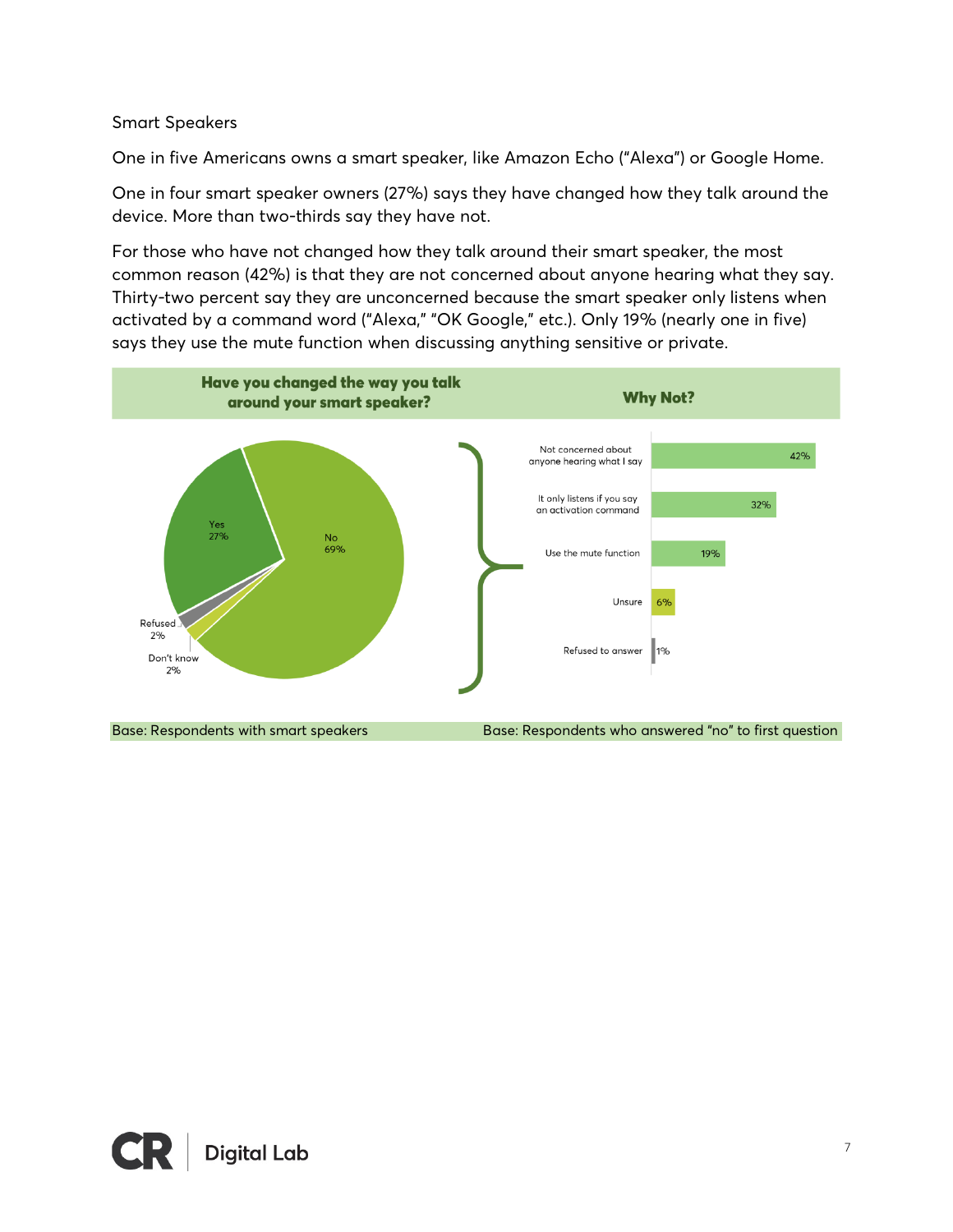## Router Security

About one in five Americans (22%) own a wireless router, as opposed to not having one or renting it from a cable provider.

38% of Americans who own wireless routers say they or someone in their household has changed the default password on their router. Just under a third (31%) say they have not. Twenty-seven percent are unsure if the password has been changed or not.





#### Base: Respondents who own their own router

The age of routers varies greatly. Among Americans who own a wireless router, roughly equal proportions say they bought it less than one year ago (17%), one to two years ago (15%), two to three years ago (19%), and that they are not sure how long ago (16%). Only one in ten says their router is three to four years old, but one in five (21%) says their router is at least four years old.



Base: Respondents who own their own router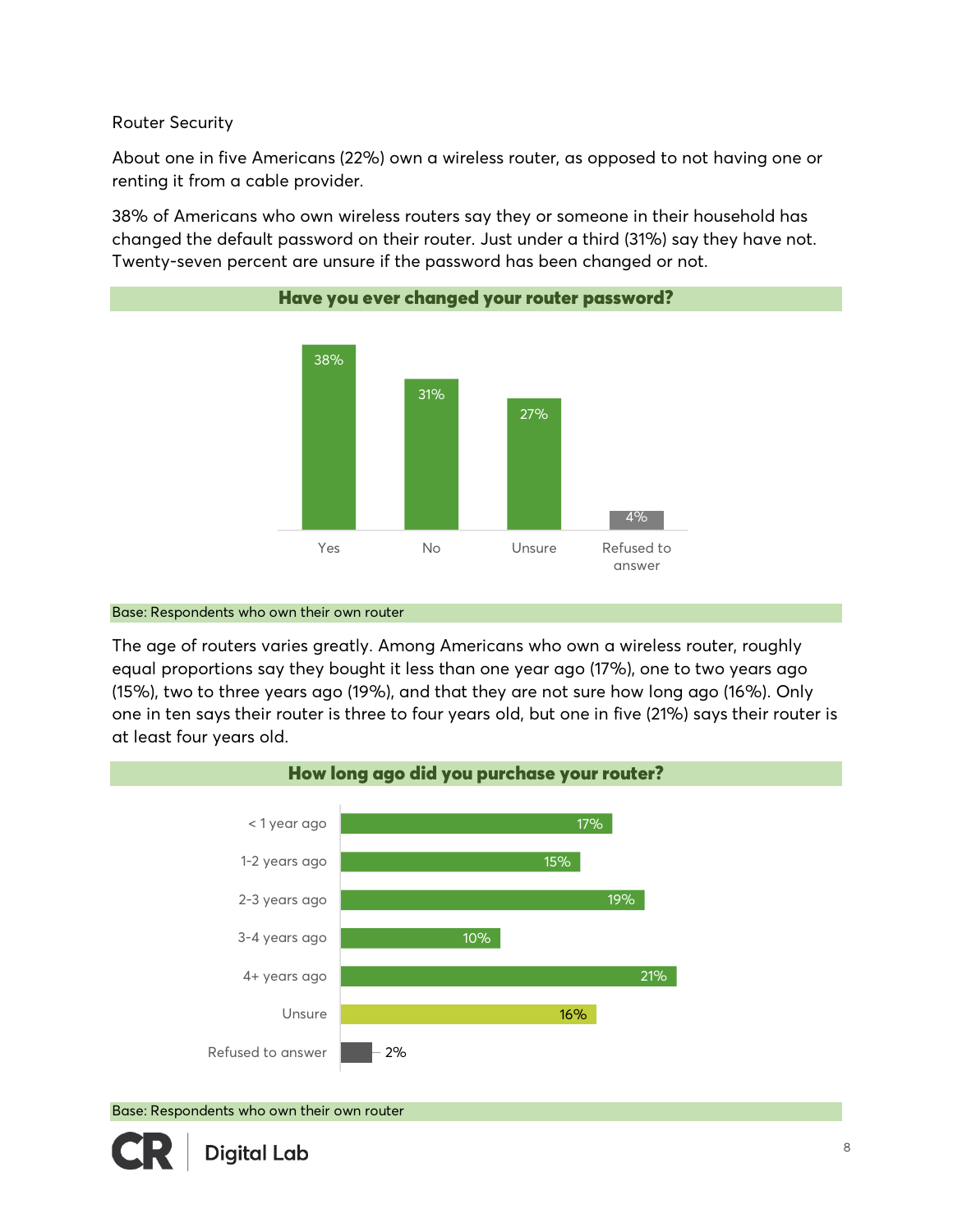When asked when the firmware on their router was last updated, two-fifths of Americans are unsure, the most frequent response. Around a third (34%) say it was less than a year ago, with the majority of those saying less than six months. On the other hand, 11% say it has never been updated.



Base: Respondents who own their own router

## **SUMMARY**

Three-quarters of Americans have e-mail accounts and smartphones. Most of these people practice commonsense data protection, balancing convenience with privacy. For instance, more than half allow smartphone apps to track their location only when necessary for the app's purpose. Fifty-nine percent claim they use different passwords for all online accounts, and almost as many (57%) say they never reuse their e-mail password for other accounts. Also, the refusal rates—respondents telling the phone interviewer that they will not answer the question—are unusually high for these two questions, which could reflect caution about revealing *anything* about their password(s). On the other hand, more than one in ten people say they use the same password for multiple accounts; more than one in ten also say they *always* re-use their e-mail password. These people may be especially vulnerable to a data breach; a single piece of information unlocks multiple accounts.

Perhaps for that reason, about half of Americans with the relevant accounts say they never use their Google and/or Facebook logins to log onto other sites, choosing caution over convenience. There is no major difference in patterns of caution between the two services—perhaps surprisingly, given that Facebook has had well-publicized breaches and